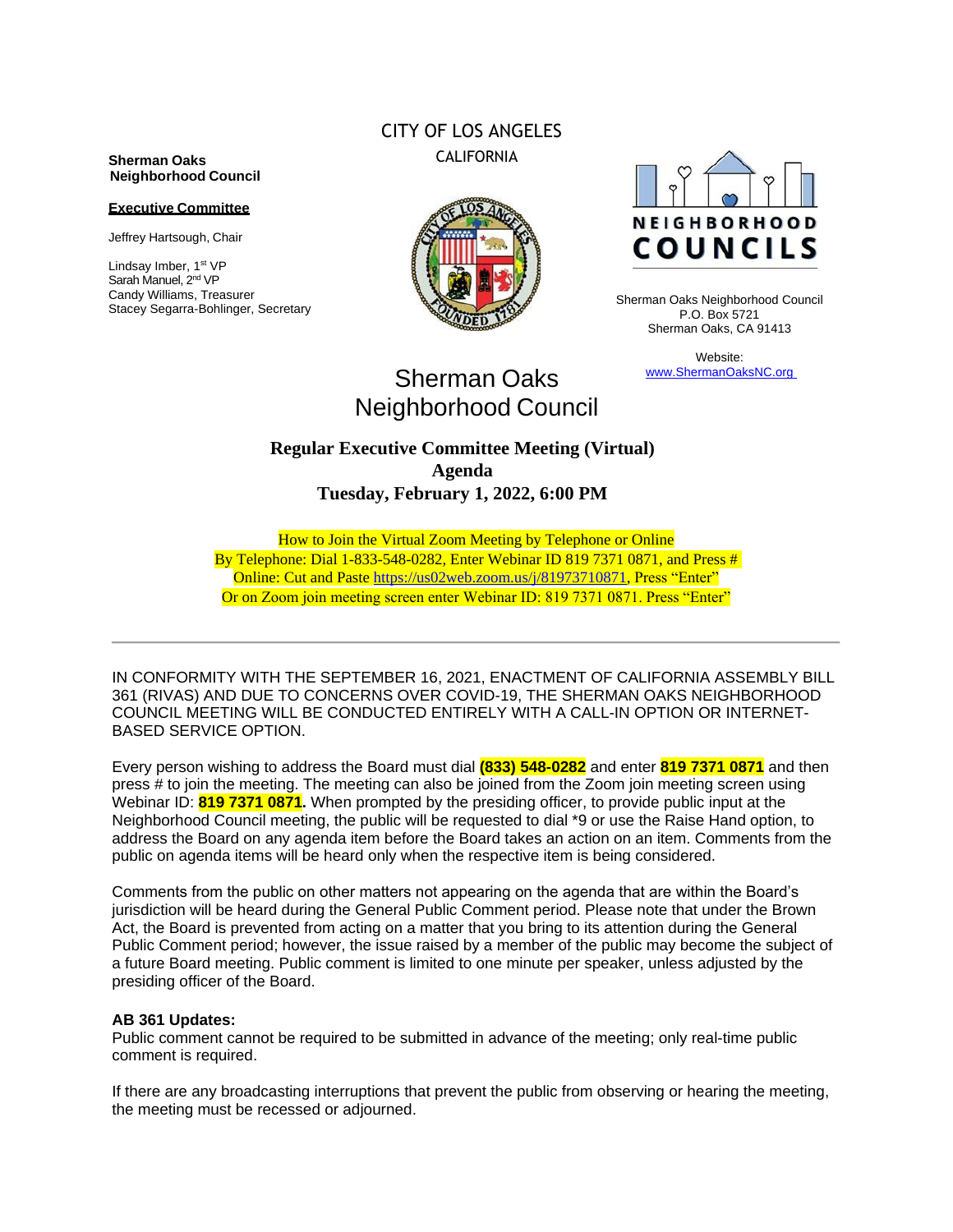Sherman Oaks Neighborhood Council Regular Executive Committee Meeting Agenda, Tuesday, February 1, 2022, 6:00 pm Page 2

If members of the public are unable to provide public comment or be heard due to issues within the Neighborhood Council's control, the meeting must be recessed or adjourned.

Any messaging or virtual background is in the control of the individual board member in their personal capacity and does not reflect any formal position of the Neighborhood Council or the City of Los Angeles.

*The Neighborhood Council system enables meaningful civic participation for all Angelenos and serves as a voice for improving government responsivenessto local communities and their needs. We are an advisory body to the City of Los Angeles, comprised of stakeholder volunteers who are devoted to the mission of improving our communities.*

- **1. Call to Order –** Jeffrey Hartsough, President
- **2. Roll Call**
- **3. ADMINISTRATIVE MOTIONS,** Action item. Vote required.
	- **a.** A motion to approve the Minutes of the December 7, 2021, Executive Committee Meeting. [Minutes Executive Committee December 7, 2021](https://www.shermanoaksnc.org/ncfiles/viewCommitteeFile/28290)
	- **b.** No Executive Committee meeting was held on January 4, 2022 – no quorum
- **4. Comments by Public Officials**
- **5. President's Report**

### **6. Treasurer's Report/Finance Committee – Howard Katchen, Acting Chair**

- a. Treasurer's Report
- b. Finance Committee motions for the February 14, 2022, SONC Board Meeting.
	- Monthly Expenditure Report (MER) for the period ending December 31, 2021. [SONC MER December 31, 2021](https://www.shermanoaksnc.org/ncfiles/viewCommitteeFile/28289)
	- Neighborhood Purposes Grant (NPG) for the Chandler Elementary school PTA – Organic Garden Project [NPG Chandler Elementary School PTA](https://www.shermanoaksnc.org/ncfiles/viewCommitteeFile/28288)
- **7. Public Comments –** Comments by the public on non-agenda items within the Executive Committee's jurisdiction.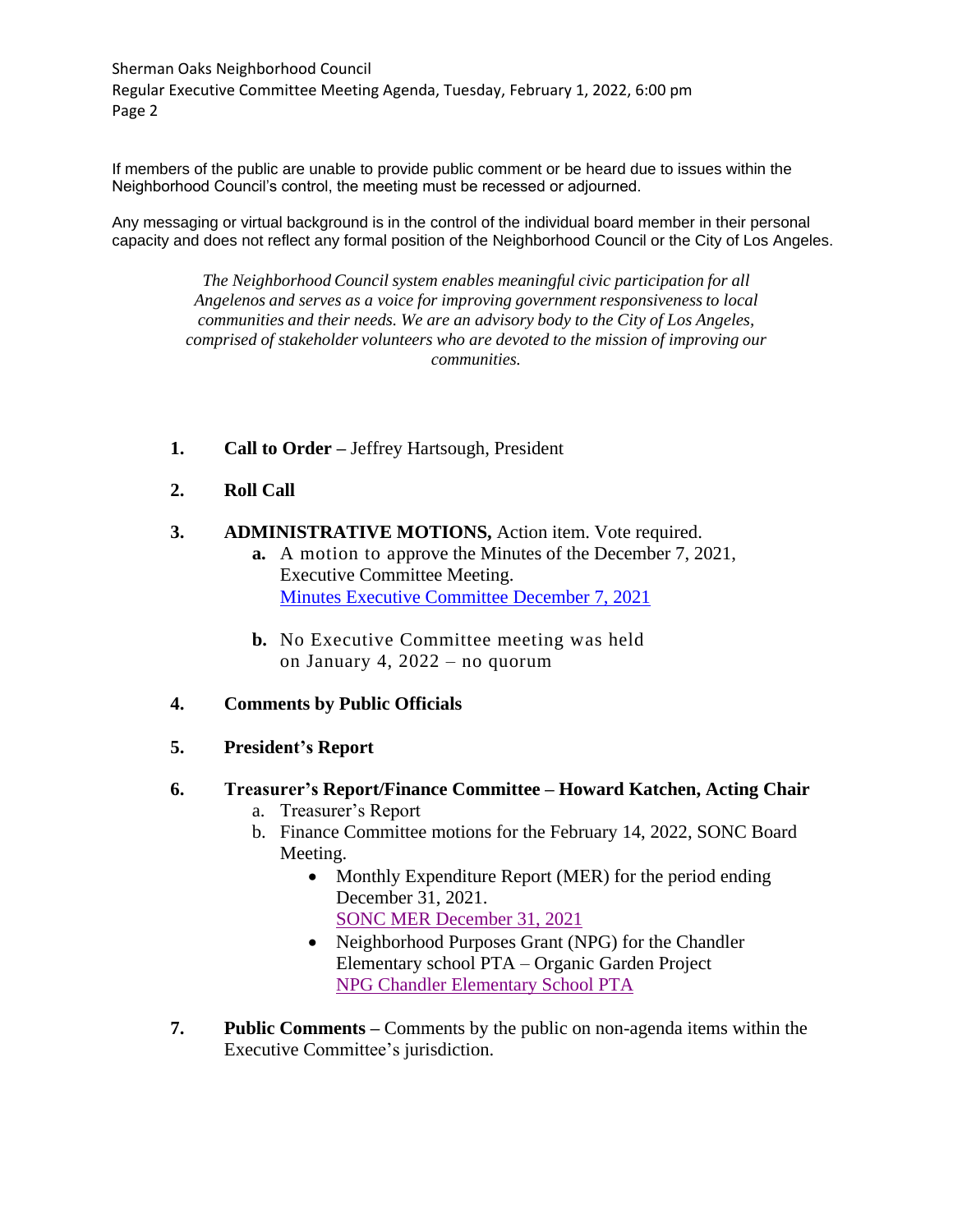Sherman Oaks Neighborhood Council Regular Executive Committee Meeting Agenda, Tuesday, February 1, 2022, 6:00 pm

Page 3

## **8. Discussion regarding:**

- 1) SONC 2022
	- 2) Engaging the Community
		- > Metro SCTP Special Board Meeting
		- > 2022 Primary Elections
	- 3) Committees
		- > Human Services Committee
		- > Others?
		- > Assignments
	- 4) Training Board Retreat
	- 5) Working Groups
		- > By-Laws and Standing Rules
		- > Hybrid SONC Meetings
		- > BONC Policies

## **9. Agenda Items for the February 14, 2022, SONC Board Meeting**

- **10. Executive Committee Announcements**
- **11. Adjournment**

# **THE AMERICAN WITH DISABILITIES ACT**

As a covered entity under Title II of the Americans with Disabilities Act, the City of Los Angeles does not discriminate on the basis of disability and upon request will provide reasonable accommodation to ensure equal access to its programs, services, and activities. Sign language interpreters, assisted listening devices, or other auxiliary aids and/or services may be provided upon request. To ensure availability of services, please make your request at least 3 business days (72 hours) prior to the meeting by contacting the Department of Neighborhood Empowerment by calling (213) 978-1551 or email: [NCsupport@lacity.org](mailto:NCsupport@lacity.org)

# **PUBLIC ACCESS OF RECORDS**

In compliance with Government Code section 54957.5, non-exempt writings that are distributed to a majority or all of the board in advance of a meeting may be viewed at our website: [www.ShermanOaksNC.org](http://www.shermanoaksnc.org/) or at the scheduled meeting. In addition, if you would like a copy of any record related to an item on the agenda, please email: [lindsay.imber.sonc@gmail.com.](mailto:lindsay.imber.sonc@gmail.com)